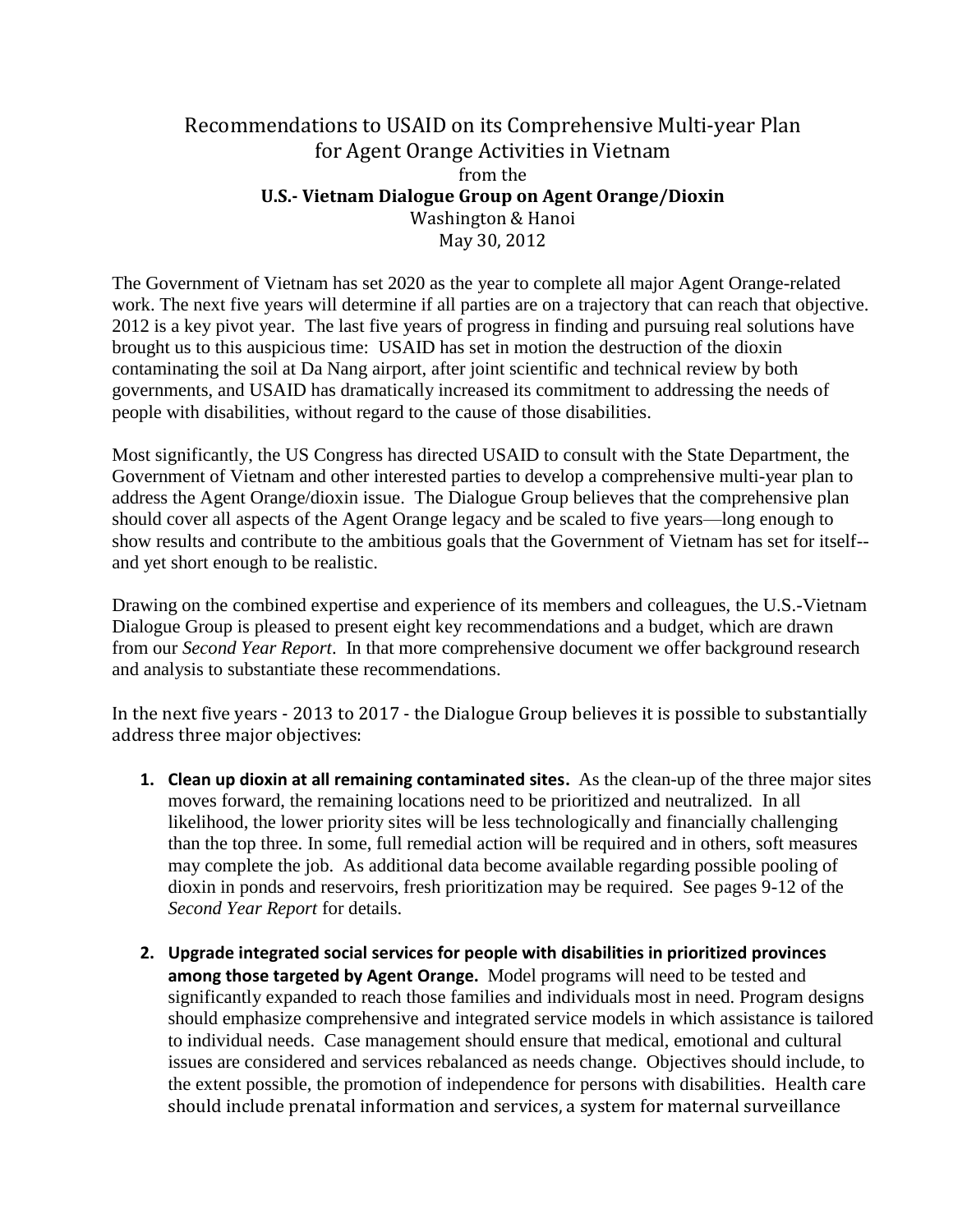and screening, monitoring of child development, and early-childhood intervention. See pages 13-17 of the *Second Year Report* for details.

**3. Increase the productivity of damaged landscapes.** Training courses for forest managers, technical staff and farmers should be greatly expanded in areas with severely degraded lands. On the ground experimentation is needed to continually refine knowledge of native species and their reintroduction, the development of related markets for farmers, and appropriate livestock selection. Training and land use planning must fully draw on the knowledge of local farmers. See pages 17-19 of the *Second Year Report* for details.

In addition, the five year period of the plan presents the opportunity to strengthen five complementary capacities to ensure that progress is maintained.

- **4. Advance disability rights.** Vietnam has signed the U.N. Convention on the Rights of People with Disabilities and approved a national law which confirms basic rights and responsibilities for people with disabilities (PWDs). Emphasis should now be given to implementation of the law and encouragement of the voice and active leadership from PWDs themselves. See pages 19-21 of the *Second Year Report* for details.
- **5. Augment the professional and managerial skills of local partners.** Work of the scale and significance contemplated in this report can only succeed if people have sophisticated and upto-date skills in technical and managerial areas. Many organizations ready to engage with the response to Agent Orange/dioxin have insufficient staffing, training, physical space and links with peers. Training and creative partnerships that build professions serving PWDs are urgently needed. See pages 21-24 of the *Second Year Report* for details.
- **6. Conduct long term research studies.** Vietnam's new high resolution dioxin laboratory will certainly generate new data and knowledge about dioxin. Priority should be given to developing methods of international scientific cooperation so that this and similar information is widely shared among peers. See page 24 of the *Second Year Report* for details.
- **7. Create new and robust funding mechanisms.** As work and international cooperation to end dioxin exposure has grown over recent years, various models of co-funding and public private partnerships have emerged. Contributions from governments, businesses, foundations and individuals will only continue if programs are well documented and analyzed, financially accountable and transparent, and conducted in a cooperative spirit. Multi-year commitments should be encouraged to ensure sustainable efforts and continuity. See pages 24-28 of the *Second Year Report* for details.
- **8. Enhance public awareness in both countries**. American and Vietnamese publics need to know about steady progress as it is made and significant milestones as they are achieved by cooperative work between the two countries towards the above objectives.